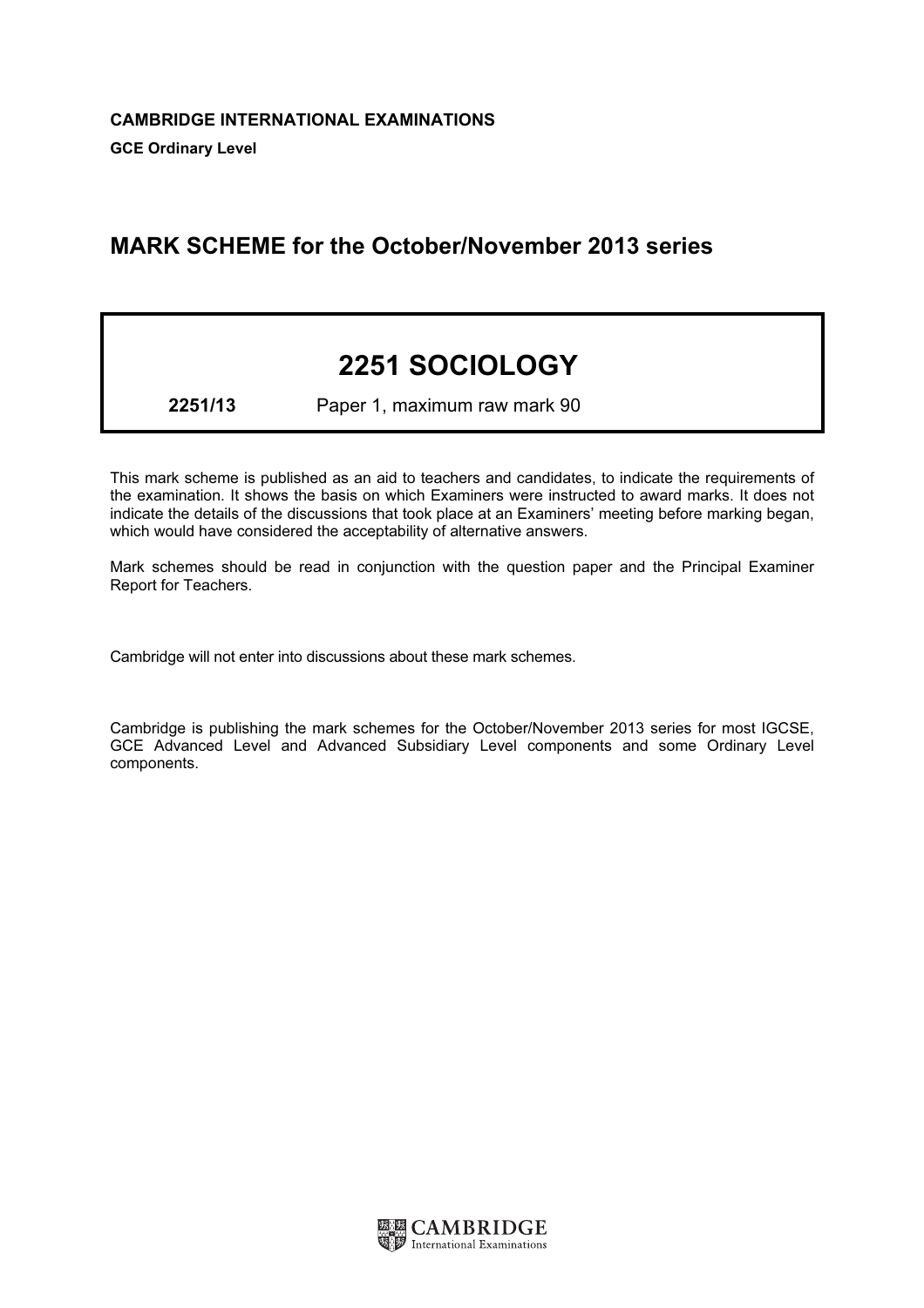| $Page \angle$ | <b>Mark Scheme</b>                  | <b>Syllabus</b> | Paper |
|---------------|-------------------------------------|-----------------|-------|
|               | GCE O LEVEL - October/November 2013 | 2251            |       |

#### Section A: Research Methods

1 The sociologist's choice of research method will depend on how much time and money they have for the research. For example, large-scale cross-sectional surveys may employ many researchers and cost a lot of money. On the other hand, small-scale projects with one researcher using covert or overt observation may be cheaper to carry out.

Another influence on the choice of research method is whether the sociologist wants to collect quantitative or qualitative data.

Ethical issues are also a factor that the researcher has to consider and this may influence them to use already published studies so as to avoid the researcher effect.

(a) In sociological research what is meant by the following terms:

#### (i) Cross-sectional surveys [2]

 Where a cross section of a population is questioned only once giving a snapshot picture. Allow some notion of a sample as a partial response.

 1 mark for a partial answer such as when a quick survey is taken, 2 marks for a detailed answer.

# (ii) Overt observation and a set of the set of the set of the set of the set of the set of the set of the set of the set of the set of the set of the set of the set of the set of the set of the set of the set of the set of

 When the research subjects know that they are being observed. Allow participant or nonparticipant.

 1 mark for a partial answer such as when a group is being observed or know they are being researched, 2 marks for a detailed answer.

#### (iii) Researcher effect **and a set of the search of the search of the search of the search of the search of the search of the search of the search of the search of the search of the search of the search of the search of th**

 Any situation where the response of the research subject is influenced by the researcher's personal characteristics.

 1 mark for a partial answer such as when the researcher has an effect on their research, or candidate offers some notion of researcher creating some bias, 2 marks for a detailed answer.

# (b) Describe two disadvantages of using already published studies in sociological research. [4]

 Any 2 from purpose of the secondary data may not fit the research being undertaken, definitions of terms used in secondary data may not be the same as those of the research, may be difficult to compare statistics from the past to the present, have no control over the quality of the secondary data; published studies may reflect the researchers' personal biases; not representative of the group being studied.

2 marks are available for each example.

1 mark for an identified disadvantage, 2 marks for an identified disadvantage and a description.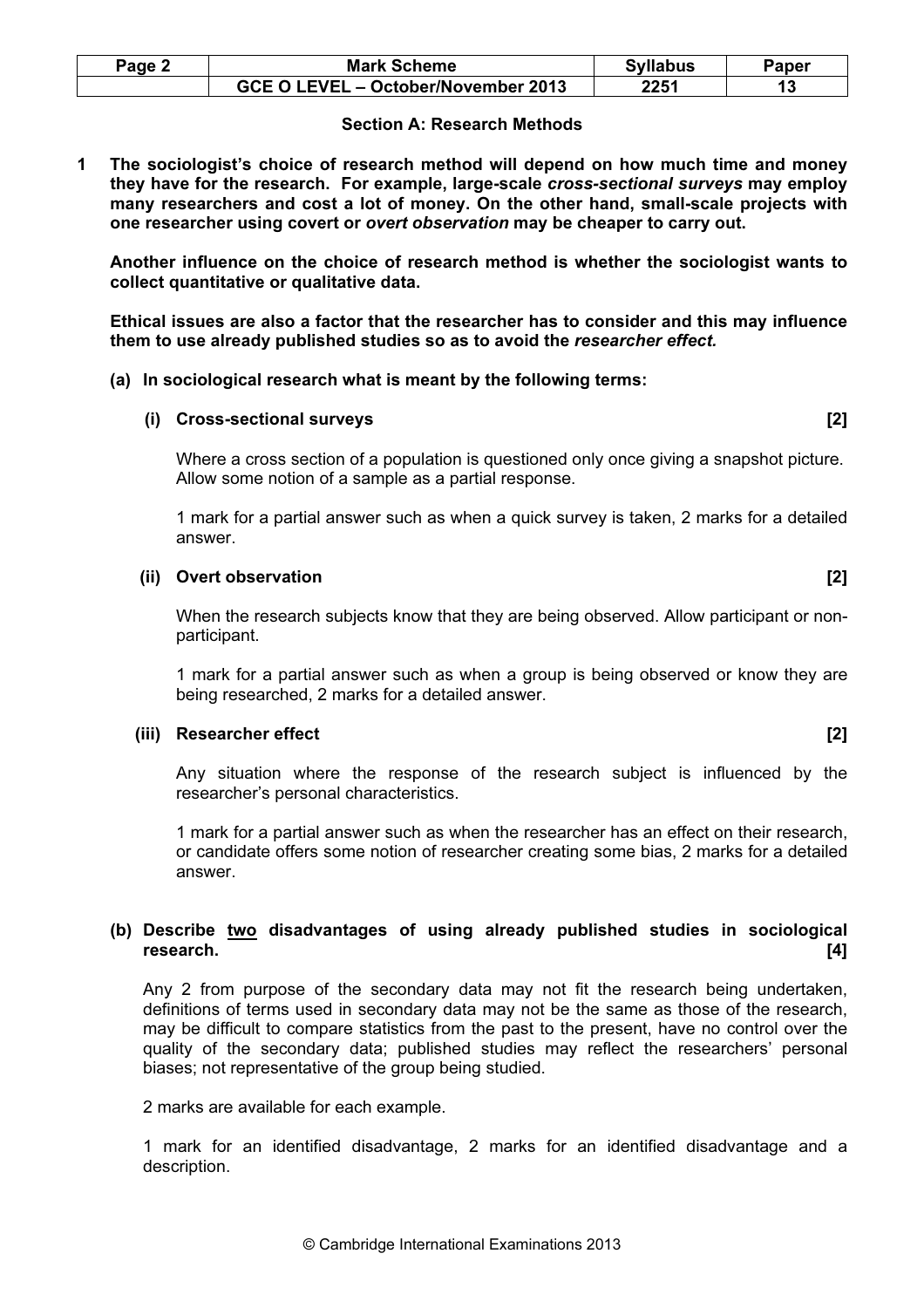| Page 3 | <b>Mark Scheme</b>                  | <b>Syllabus</b> | Paper |
|--------|-------------------------------------|-----------------|-------|
|        | GCE O LEVEL - October/November 2013 | 2251            |       |

# (c) Describe two ethical issues when carrying out covert participant observation. [4]

 Any 2 from issues involved in not being open about the research with those being researched, if observing a deviant group, problems of confidentiality and safety, cannot experiment on humans; not having any impact on the welfare/social well-being of the group under study.

2 marks are available for each example.

1 mark for an identified issue, 2 marks for an identified issue and a description of it.

# (d) Describe one strength and one limitation of overt participant observation in sociological research. [4]

 Strengths include: ethical issues dealt with by disclosure, gains qualitative data, social life studied in natural setting, valid; to overcome ethical issues.

 Limitations include: may change behaviour once disclosed, cannot be replicated, can get too involved causing bias.

2 marks are available for each example.

 1 mark for an identification of a strength/limitation, 2 marks for an identification of a strength/limitation and a description of the point.

#### (e) Describe two reasons for using qualitative methods of data collection in sociology. [4]

 Any 2 from gives more explanation of meanings and motives of social actions, can follow up new avenues of research that develop, exposes hidden behaviours, valid.

2 marks are available for each example.

 1 mark for an identification of a reason, 2 marks for identification and description of the reason.

# (f) Describe two strengths and two limitations of using quantitative methods of data collection in sociological research. [8]

Strengths include: cheap and easy to administer, reliability, results can be replicated, data can be coded and analysed, fairly easy to train researchers, no ethical issues; less biased.

Limitations include: low response rate influencing validity, can be inappropriate for sensitive issues, data can be shallow. 2 marks are available for each example.

1 mark for identifying a strength/limitation, 2 marks for identification and description of the strength/limitation.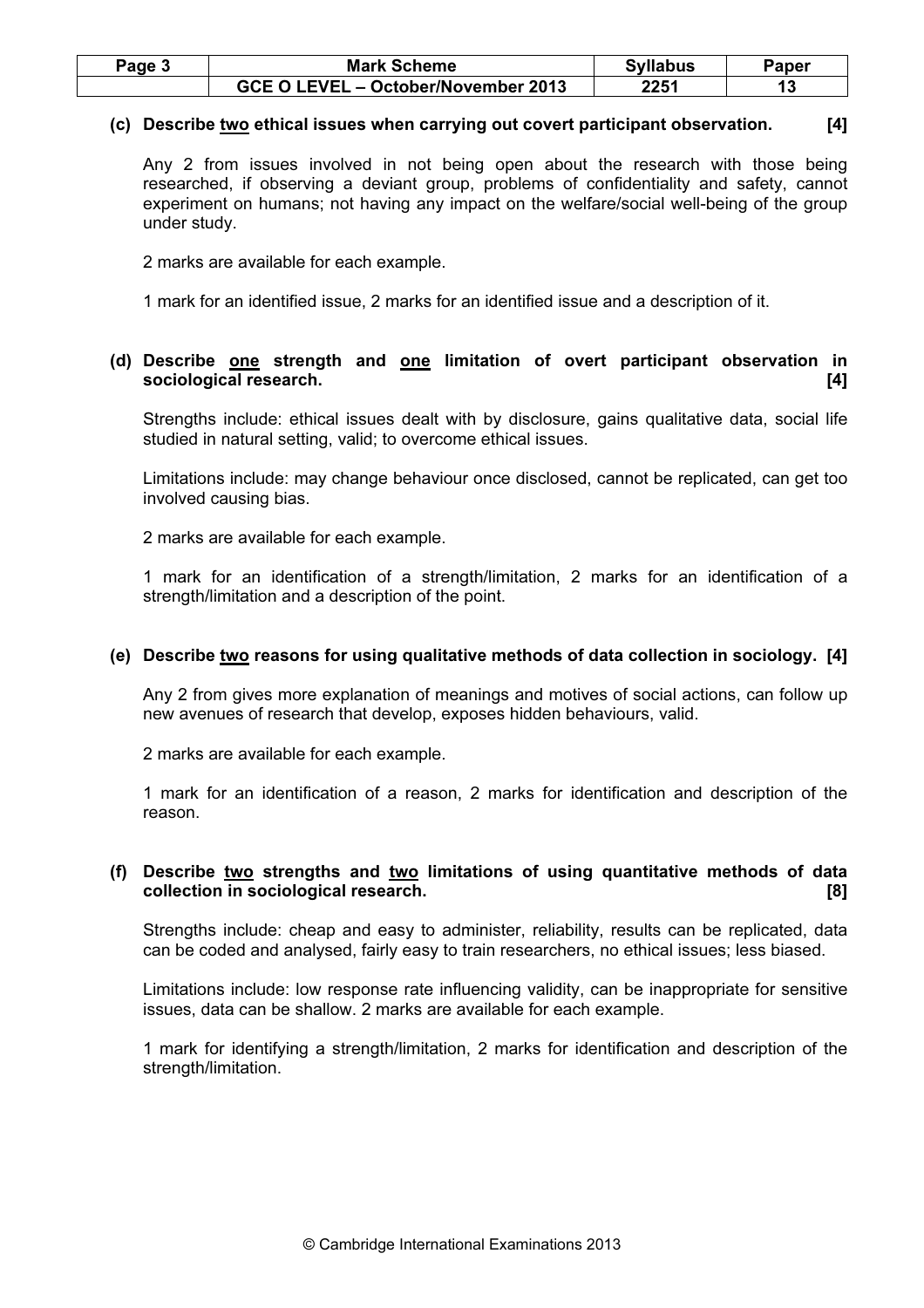| Paqe 4 | <b>Mark Scheme</b>                  | <b>Syllabus</b> | Paper |
|--------|-------------------------------------|-----------------|-------|
|        | GCE O LEVEL - October/November 2013 | 2251            |       |

# Section B: Culture and Socialisation

2 Socialisation never ends. Children learn how to live in their own society but during their lives they pass through different stages, such as adolescence, in which they learn new social roles.

#### (a) What is meant by the term social roles? [2]

 Those ways of behaving that are appropriate for a particular social status. Answers can name social roles but there must be some acknowledgement that an individual has more than one to gain both marks.

2 marks for an accurate definition, 1 mark for a partial definition such as a parent or teacher.

# (b) Describe two agencies of socialisation. **[4]**  $[4]$

 2 marks for a correct identification and description, 1 mark for an identification by itself. Any 2 from family, education, religion, media, allow peer group.

#### (c) Explain why socialisation continues throughout life.  $[6]$

- 0–3 One or two simplistic comments about the way in which individuals learn by imitation or by control throughout life as they meet new situations.
- 4–6 Answers in this band should give at least two developed points and more detail of the way in which secondary socialisation is continued throughout life in every new situation such as employment. Likely inclusion will be the variety of different roles that individuals encounter throughout their life and the need to learn the 'rules' in new situations.

#### (d) To what extent does the experience of adolescent life differ between societies today? [8]

- 0–3 In this mark band there will be one or two simplistic points made about how the lives of adolescence in different societies are the same or different but such comments will always lack range.
- 4–6 In this mark band there will be at least two valid points made about either the similar experience between societies or the differences and perhaps the non-existent nature of this stage in some societies. If a one sided answer is given, even if supported, then place in the middle of the band.
- 7–8 In this mark band there will be a developed assessment of the 'to what extent' in the question by reference to either the different or similar experiences of teenagers within one society and between cultures. Credit candidates who note that this is a relatively new phenomenon and restrict their answers to contemporary societies.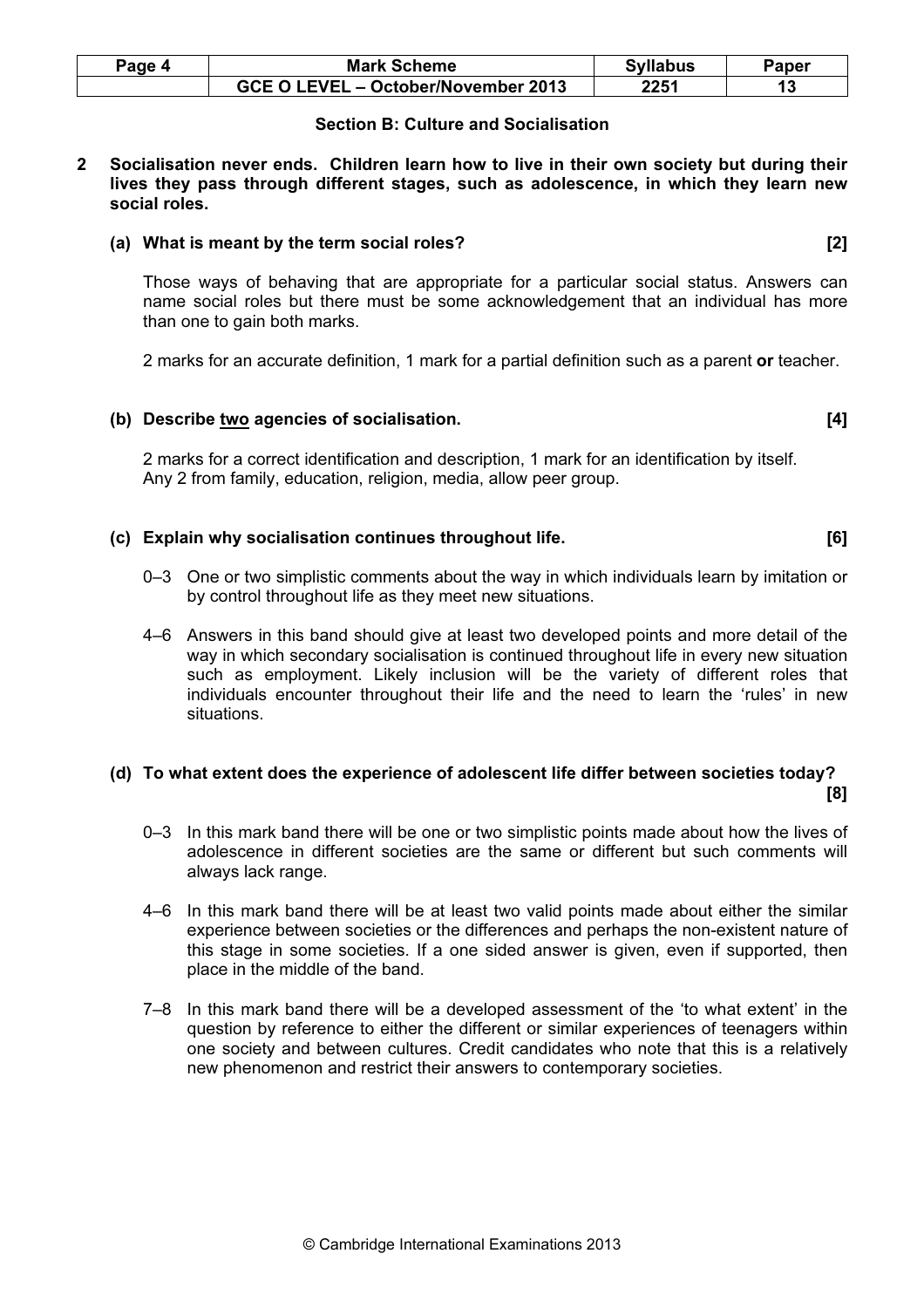| Page 5 | <b>Mark Scheme</b>                  | <b>Syllabus</b> | Paper |
|--------|-------------------------------------|-----------------|-------|
|        | GCE O LEVEL - October/November 2013 | 2251            |       |

#### 3 Culture refers to the norms and values that bind people together in society. Within the main culture of a society there may be many sub-cultures.

#### (a) What is meant by the term norms? [2]

 Social rules, expectations or standards that govern the behaviour expected in a particular society.

2 marks for an accurate definition.

 1 mark for a partial definition such as the rules of society. Allow one mark for an example of a norm. Candidates who confuse norms and values should be awarded zero.

# (b) Describe two deviant sub-cultures. [4]

 Any 2 from a named deviant sub-culture such a criminal, drug taker, including deviant protest groups or any other valid group. Allow welfare or dependency culture but not culture of poverty. Do not allow youth sub-culture by itself as a deviant culture.

2 marks for a correct identification and description, 1 mark for an identification only.

# (c) Explain why most people conform to the norms and values of society. [6]

- 0–3 One or two points made about how socialisation teaches certain abilities/values such as manners, language and the rules of society but these points will be undeveloped. Other answers may argue that people obey because they have to or they will be punished.
- 4–6 At least two points will be developed about the way in which individuals gain reward by following the rules of society set against the consequences of not conforming and the punishments and sanctions or disadvantages that this entails.

# (d) To what extent is sub-culture the main influence on an individual's social identity? [8]

- 0–3 A few comments about the type of identity an individual can have will be made with little reference either to culture or sub-culture but these points will be undeveloped. Some answers may list different types of identities.
- 4–6 At least two points should be addressed from sub-culture, the family, peer group, religion, main stream culture and other similar factors that are important to individual identity. At the top of the band a range of influences on identity will be considered that can include gender, ethnicity, class and the sub-cultures they create. One sided answers place in the middle of the band.
- 7–8 In this mark band the 'to what extent' in the question will be considered directly. Both the variety of influences on an individual's identity will be described as well as the membership of main stream culture. Some answers may give specific reference to studies such as the mods or rockers where the sub-culture becomes the most important part of identity but will also point out that this usually changes over time whereas other factors such as ethnicity are likely to be dominant and permanent.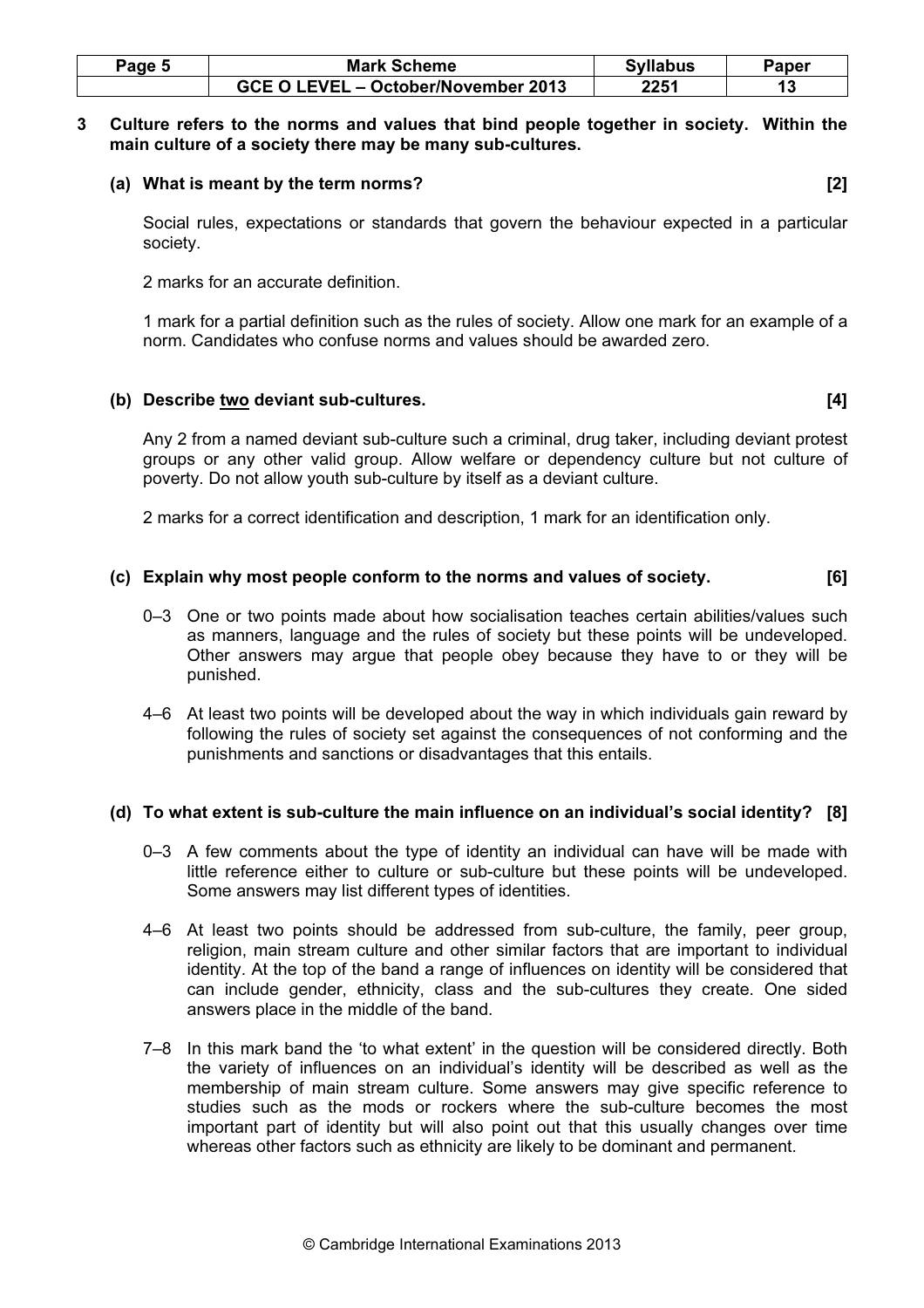| Page 6 | <b>Mark Scheme</b>                  | <b>Syllabus</b> | Paper |
|--------|-------------------------------------|-----------------|-------|
|        | GCE O LEVEL - October/November 2013 | 2251            |       |

# Section C: Social Stratification and Inequality

4 Similarly to many ethnic minority groups, young and old people may face discrimination at work. Young people may find it difficult to obtain entry into the job market. Older people often face ageism and difficulties in finding new jobs.

#### (a) What is meant by the term ageism? [2]

 The negative stereotyping of an individual on the basis of their age. Discrimination on the basis of age.

2 marks for an accurate definition, 1 mark for a partial definition such as thinking old people are unable to do things.

# (b) Describe two reasons why young people may find it difficult to obtain entry into the job market. [4]

 Any 2 from lack of experience, lack of qualifications, lack of job opportunities, perceived immaturity, due to legal restrictions, employers can't afford to take on staff due to minimum wage, economic down turn – jobs not available.

2 marks for a correct identification and description, 1 mark for an identification alone.

# (c) Explain why older people may face difficulties in finding new jobs. [6]

- 0–3 One or two points made about how older people may not have the new skills or are perceived to be too decrepit but these points will be undeveloped.
- 4–6 At least two points about being considered over the hill and lacking enough energy and skills to complete, sickness and cost of health insurance, perceived ill health. Reward references to such features as compulsory retirement ages and media representations of youthful personalities.

Accept as 'old' any reasonable answer relating to different societies.

#### (d) To what extent do members of minority ethnic groups face discrimination at work? [8]

- 0–3 A few comments about racism or the lack of opportunities because of such factors as lack of education but these points will be undeveloped.
- 4–6 At least two points should be addressed about the problems ethnic groups may face either in getting work or by treatment in work once it is found. Other answers may highlight ethnic groups who are successful either at getting work or in combatting racism once they have got it. Other factors such as anti-discrimination laws may be included. One sided answers place in the middle of the band.
- 7–8 The 'to what extent' in the question will be directly addressed and a range of factors that are linked to problems and difficulties in employment experienced by some ethnic groups will be looked at. Reward examples that highlight the advantages experienced by some ethnic minorities.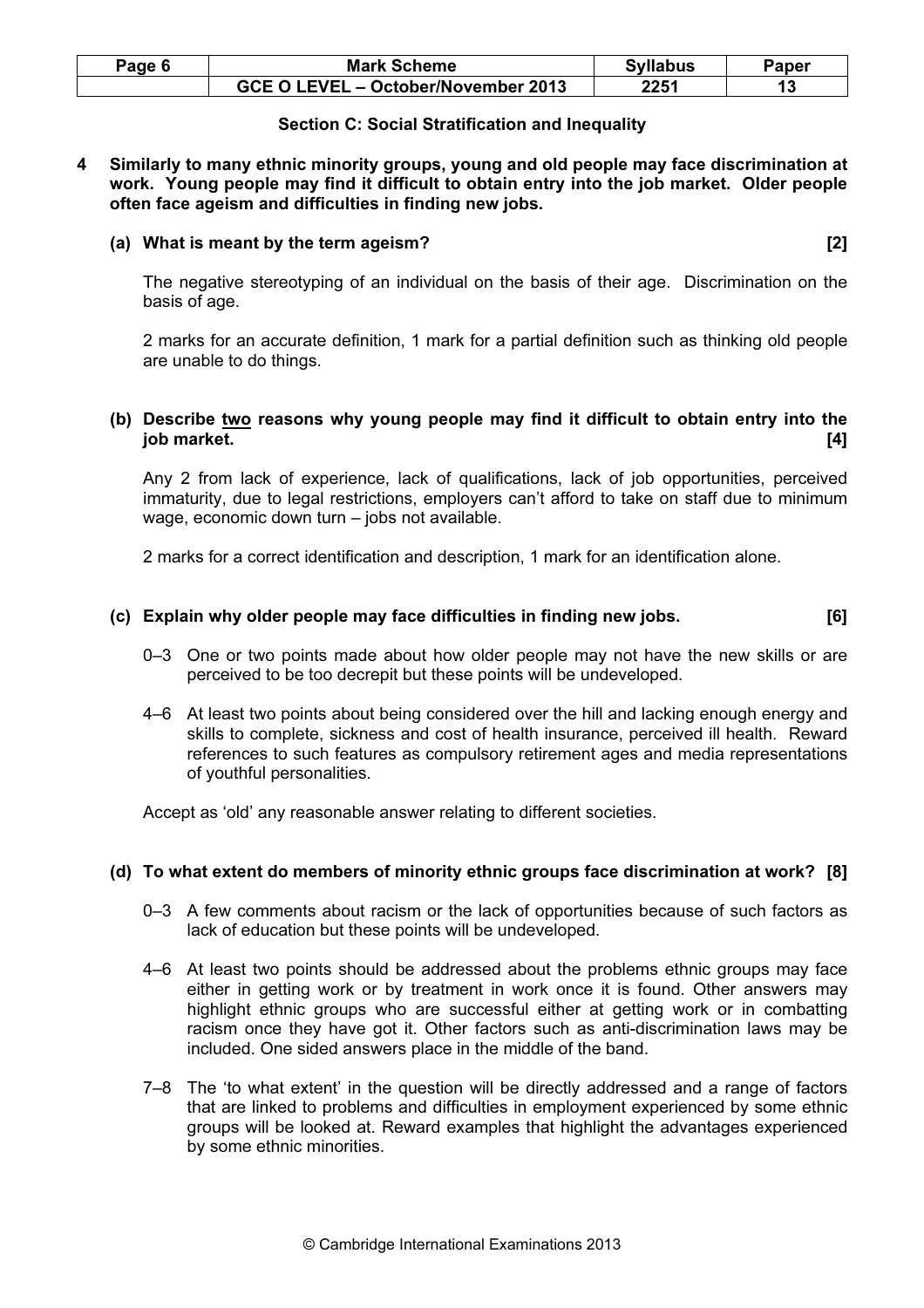| Page | <b>Mark Scheme</b>                  | <b>Syllabus</b> | Paper |
|------|-------------------------------------|-----------------|-------|
|      | GCE O LEVEL - October/November 2013 | 2251            |       |

#### 5 Even though there is more equality in modern industrial societies, patriarchy is still to be found. The life chances of men and women are different between societies.

#### (a) What is meant by the term patriarchy? [2]

 Domination by men over women in all aspects of society: political, economic, social and cultural.

 2 marks for an accurate definition, 1 mark for a partial definition such as when men tell women what to do.

# (b) Describe two ways in which societies can be patriarchal.  $[4]$

 Any 2 from distribution of power including political power, inheritance, employment opportunities, promotion opportunities, relationships in marriage; media representations.

2 marks for a correct identification and description, 1 mark for an identification alone.

# (c) Explain how women's roles may be changing in modern industrial societies. [6]

- 0–3 One or two points made about how women can now go out to work for pay and men stay behind at home but these points will be undeveloped. Other single issue answers may just describe female opportunities to gain education.
- 4–6 At least two points should be addressed how social change has altered expectations in relation to education, employment, family roles, sexual equality and the relationships in marriage; political participation and equal rights issues. Candidates who talk only about conjugal roles but do so well could achieve four marks. Answers may well give examples of women who are undertaking roles that they would not have done in the past. Other answers may describe societies where there has been little or no change but it is not necessary to do both.

# (d) To what extent are the life chances of women different to the life chances of men in modern industrial societies? [8]

- 0–3 A few comments about the lives of men and women are similar today or that argue that nothing has changed but these points will be undeveloped and are likely to be limited to life in the family.
- 4–6 At least two points should be addressed about the ways in which the life chances of men and women are different such as life expectancy, women still expected to be carers, differentiated pay rates, the glass ceiling. Other answers may describe how the life chances of women have improved at least in modern industrial society. One sided answers place in the middle of the band.
- 7–8 The 'to what extent' in the question will be directly addressed by looking at both the improvements in women's lives and the way that social change has impacted on the lives of men and women by such changes as contraception. Both improved education and opportunities and the limitations that exist will be seen in both the lives of men and women.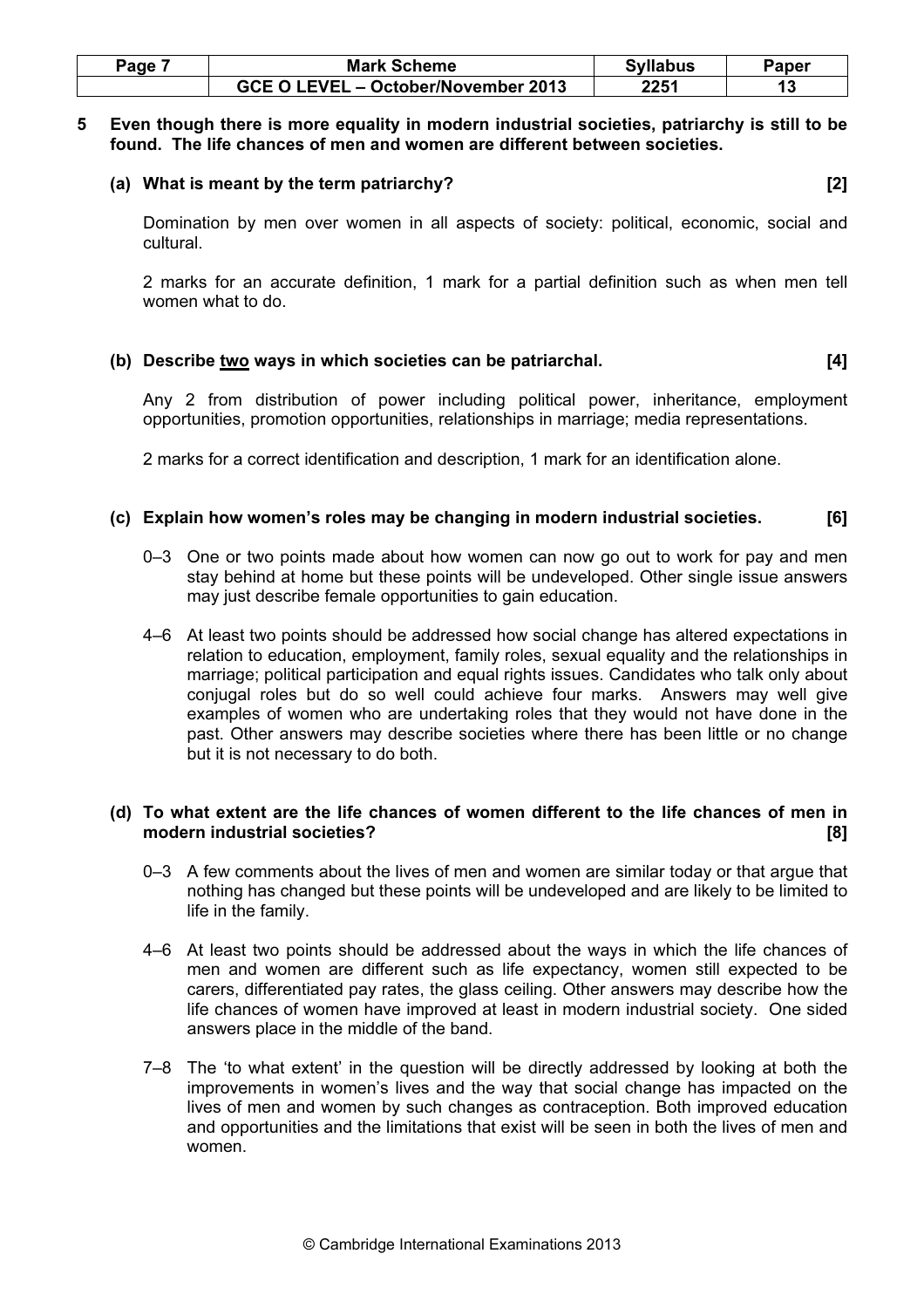| Page 8 | <b>Mark Scheme</b>                  | <b>Syllabus</b> | Paper |
|--------|-------------------------------------|-----------------|-------|
|        | GCE O LEVEL - October/November 2013 | 2251            |       |

# Section D: Power and Authority

#### 6 Marxist theories of power are based on the idea that members of society are divided into two main classes. One of these classes is the ruling class, the other is the working class, and a state of conflict exists between the two.

#### (a) What is meant by the term ruling class? [2]

 The group who control society whether they are seen as in the government or exercise power more covertly; owners of the means of production

2 marks for an accurate definition, 1 mark for a partial definition such as the government.

# (b) Describe two features of the working class. [4]

 Any 2 from do not own property, have to sell their labour, are the proletariat, do manual labour.

2 marks for a correct identification and description, 1 mark for an identification alone.

# (c) Explain how conflict between the ruling class and the working class is expressed. [6]

- 0–3 One or two points made about how the different classes have different interests and these may be expressed by such action as strikes, but these points will be undeveloped.
- 4–6 At least two points should be addressed about Marxist theory of class conflict relating to conflict of interests, exploitation of workers/class conflict, possibly revolution, strikes or other protests and exploitation. It is not necessary to name Marxism to gain full marks.

# (d) How far is the ruling class still the most powerful group in modern industrial societies? [8]

- 0-3 A few comments agreeing that power does remain with the ruling class even in modern industrial societies but these points will be undeveloped. Other answers may disagree saying that individuals have their rights in modern industrial societies.
- 4–6 At least two points should be addressed to show how in democracies individuals are consulted through elections and referendums but can also show that the ruling class keep power by their control of the media and wealth. One sided answers place in the middle of the band.
- 7–8 The 'to what extent' in the question will be directly addressed by focusing on the question and comparing elite theory with Marxist and pluralist views and perhaps by reference to elite self-recruitment. Answers may be related to different types of political systems.